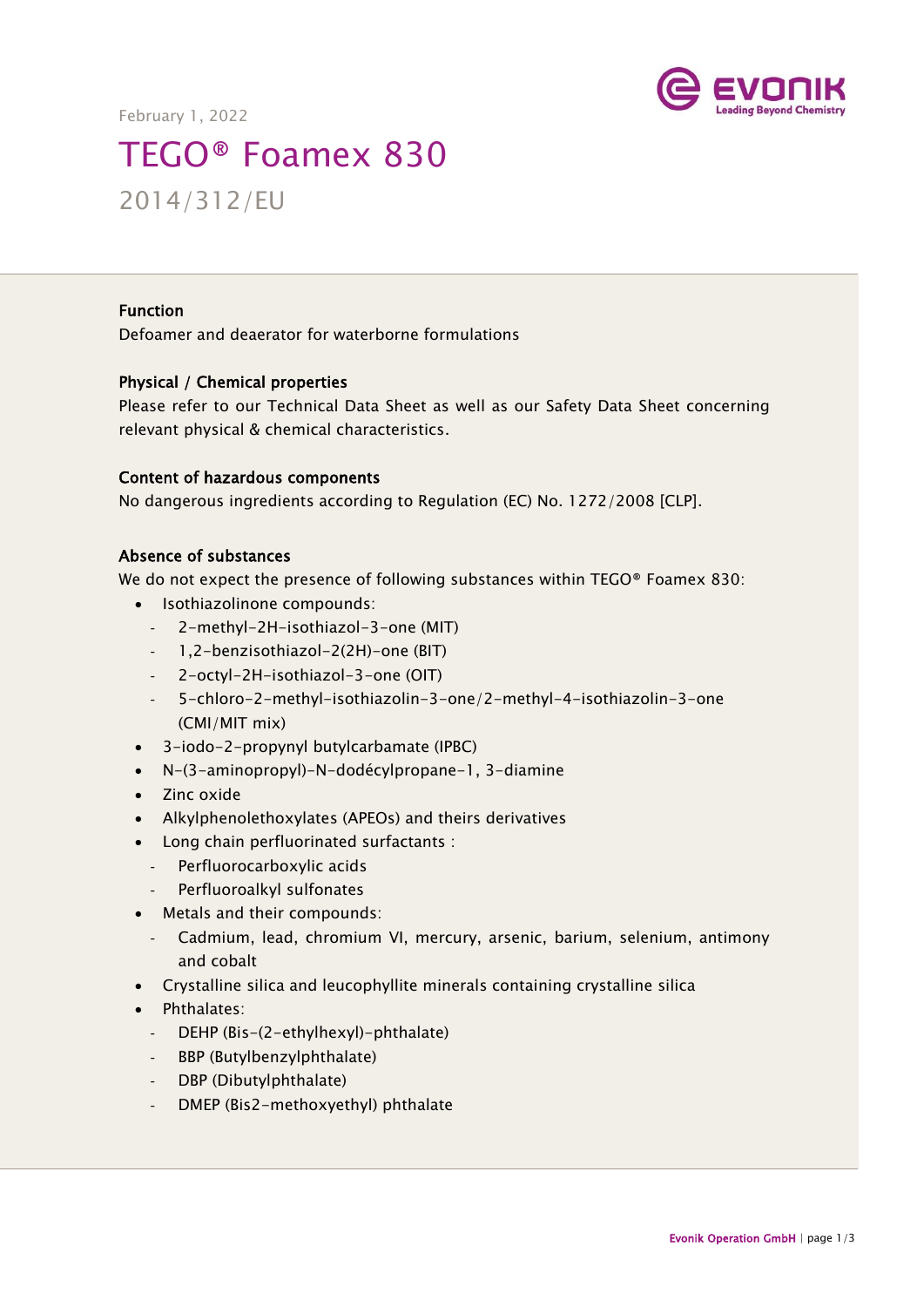- DIBP (Diisobutylphthalate)
- DIHP (Di-C6-8-branched alkyphthalates)
- DHNUP (Di-C7-11-branched alkylphthalates)
- DHP (Di-n-hexylphthalate)
- Volatile Aromatic Hydrocarbons
- Formaldehyde
- Halogenated solvents
- Adipic acid dihydrazide (ADH)
- Methanol

#### Nanomaterials

During the production of TEGO® Foamex 830 we use fumed silica. This ingredient is not a hazardous substance according to Regulation (EC) No. 1272/2008 [CLP].

#### VOC (volatile organic compounds) - content

Determination via DIN EN ISO 11890/2: < 1 g/l

#### SVOC (semi volatile organic compounds) - content

Determination via DIN EN ISO 11890/2: approx. 3 g/l

## REACH / SVHC

Please refer to Regulatory Data Sheet and EU-SDS on our homepage: <https://www.coatino.com/en/product-list>